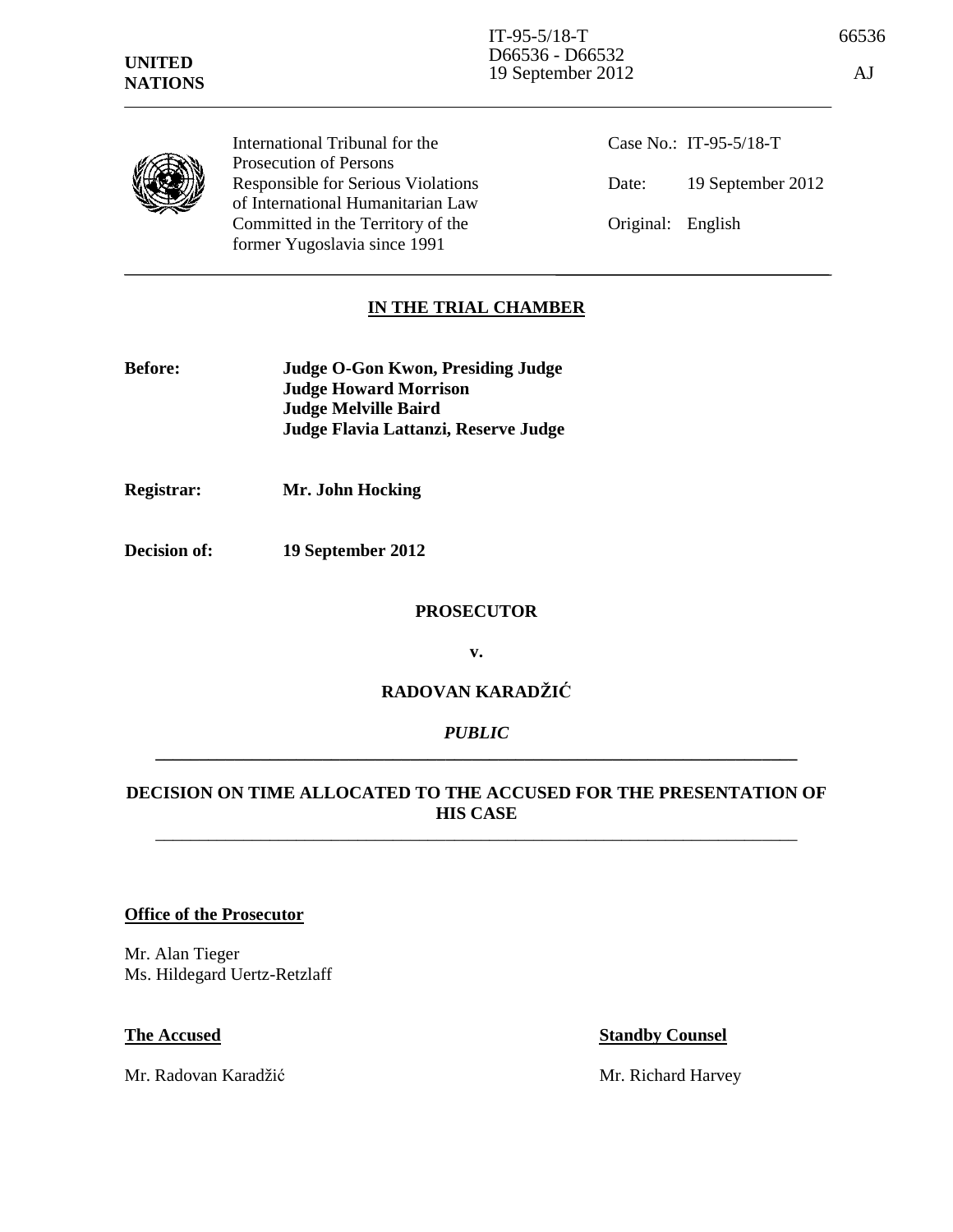**THIS TRIAL CHAMBER** of the International Tribunal for the Prosecution of Persons Responsible for Serious Violations of International Humanitarian Law Committed in the Territory of the former Yugoslavia since 1991 ("Tribunal") is seised of the Accused's request in the "Defence Submission Pursuant to Rule 65 *ter* and Related Motions" filed on 27 August 2012 ("First Submission"), in relation to the time sought to present his case, and hereby issues its decision thereon.

### **I. Background and Submissions**

1. On 26 April 2012, the Chamber issued a "Scheduling Order on Close of the Prosecution Case, Rule 98 *bis* Submissions, and Start of the Defence case", in which it, *inter alia*, ordered the Accused to file, no later than 27 August 2012, a list of witnesses pursuant to Rule 65 *ter* of the Rules of Procedure and Evidence of the Tribunal ("Rules"), as well as the total time estimated for the presentation of the defence case. Accordingly, the Accused filed the First Submission, requesting 600 hours for the presentation of his case, namely the amount of time allocated to the Office of the Prosecutor ("Prosecution")—300 hours—plus an additional 300 hours "to rebut the 2300 adjudicated facts for which judicial notice has been taken" ("Request").<sup>1</sup> In confidential Annex A to the First Submission, the Accused submitted a list of 579 prospective witnesses he intends to call during his defence case.

2. On 3 September 2012, the Chamber held a status conference to review the progress made for the preparations of the defence case ("Status Conference"). In relation to the Request, the Chamber raised concerns as to the relevance and the repetitive character of a certain number of prospected witnesses, providing specific examples of such witnesses, $\lambda^2$  and noting that this guidance would allow the Accused to reduce the number of hours he deemed necessary to present his case. The Chamber thus gave the opportunity to the Accused to file a revised witness list no later than 14 September 2012 taking into consideration the aforementioned comments.<sup>3</sup>

3. During the Status Conference, the Prosecution submitted that the Accused had not offered any basis for the Request, which the Prosecution coined as "unfounded and unreasonable", and had not even attempted to consider the difference in the burden of proof on the Prosecution and the Accused. The Prosecution also argued that during cross-examination of Prosecution witnesses, the Accused already spent time on eliciting matters related to his case rather than on the specific cross-

<sup>1</sup> First Submission, para. 3.

<sup>&</sup>lt;sup>2</sup> T. 28791–28793 (3 September 2012).

<sup>3</sup> T. 28793, 28798 (3 September 2012).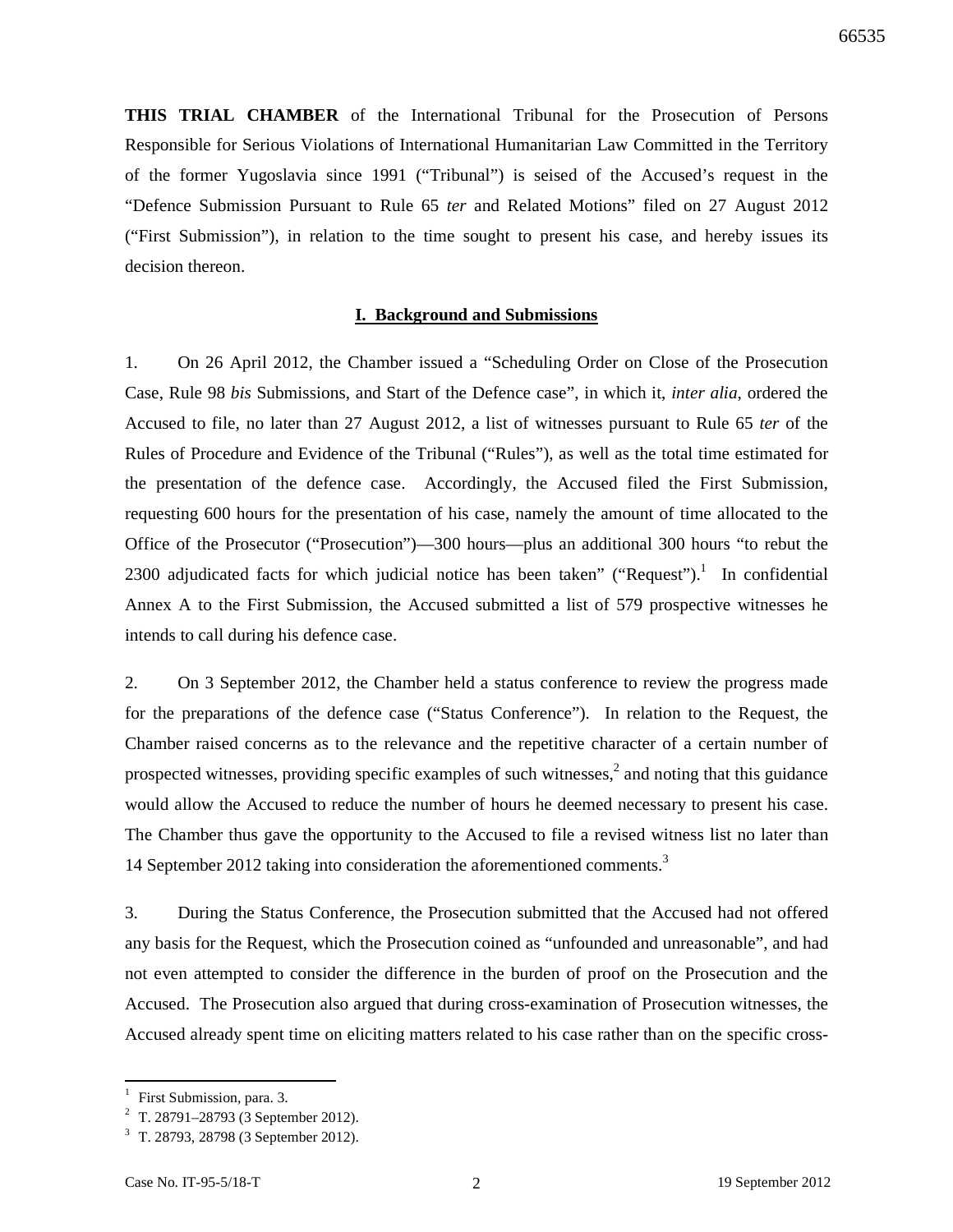examination of those witnesses. More specifically in relation to the Accused's need to rebut 2,300 adjudicated facts, the Prosecution averred that the Accused did not attempt to identify which of those are actually necessary for him to address.<sup>4</sup>

4. On 11 September 2012, the Accused filed a "Defence Supplemental Submission Pursuant to Rule 65 *ter*" ("Second Submission") wherein he submits that he has dropped ten prospective witnesses but added 14 witnesses related to sentencing. The Accused did not vary the Request.

### **II. Applicable Law**

5. While Article 20(1) of the Tribunal's Statute ("Statute") entrusts the Chamber with ensuring that the trial is fair and expeditious, Article  $21(4)(d)$  of the Statute provides that the accused shall be entitled "to obtain the attendance and examination of witnesses on his behalf under the same conditions as witnesses against him".

6. Rule 73 *ter*(F) of the Rules provides that "[a]fter having heard the defence, the Trial Chamber shall determine the time available to the defence for presenting evidence".

### **III. Discussion**

7. The Chamber first recalls that the Prosecution was ordered to present the totality of its evidence in 300 hours,<sup>5</sup> and that it ultimately presented its case in 299 hours and 27 minutes.<sup>6</sup>

8. The Appeals Chamber has held that an accused is not "necessarily entitled to precisely the same amount of time or the same number of witnesses as the Prosecution" and that the time allotted to the Defence should be reasonably proportional to the Prosecution's allocation and sufficient to permit a fair opportunity for the accused to present his case, in a manner which is consistent with the accused's rights.<sup>7</sup> The Appeals Chamber also held that an accused is not "free to present unnecessarily repetitive or irrelevant evidence".<sup>8</sup>

9. In considering the amount of time to grant to the Accused to present his case, the Chamber has had regard to the following factors. First, the Accused has used during cross-examination of Prosecution witnesses two and half times the amount of hours used by the Prosecution on direct

<sup>4</sup> T. 28799–28800 (3 September 2012).

 $5$  T. 467 (6 October 2009). The 300 hours were to include both direct examination and re-examination.

<sup>&</sup>lt;sup>6</sup> Chamber's Report on Use of Time in the Trial, 21 June 2012 ("Time Report").

<sup>7</sup> *Prosecutor v. Naser Orić*, Case No. IT-03-68-AR73.2, Interlocutory Decision on Length of Defence Case, 20 July 2005 ("*Orić* Decision"), paras. 6, 8–9.

<sup>8</sup> *Orić* Decision, para. 6.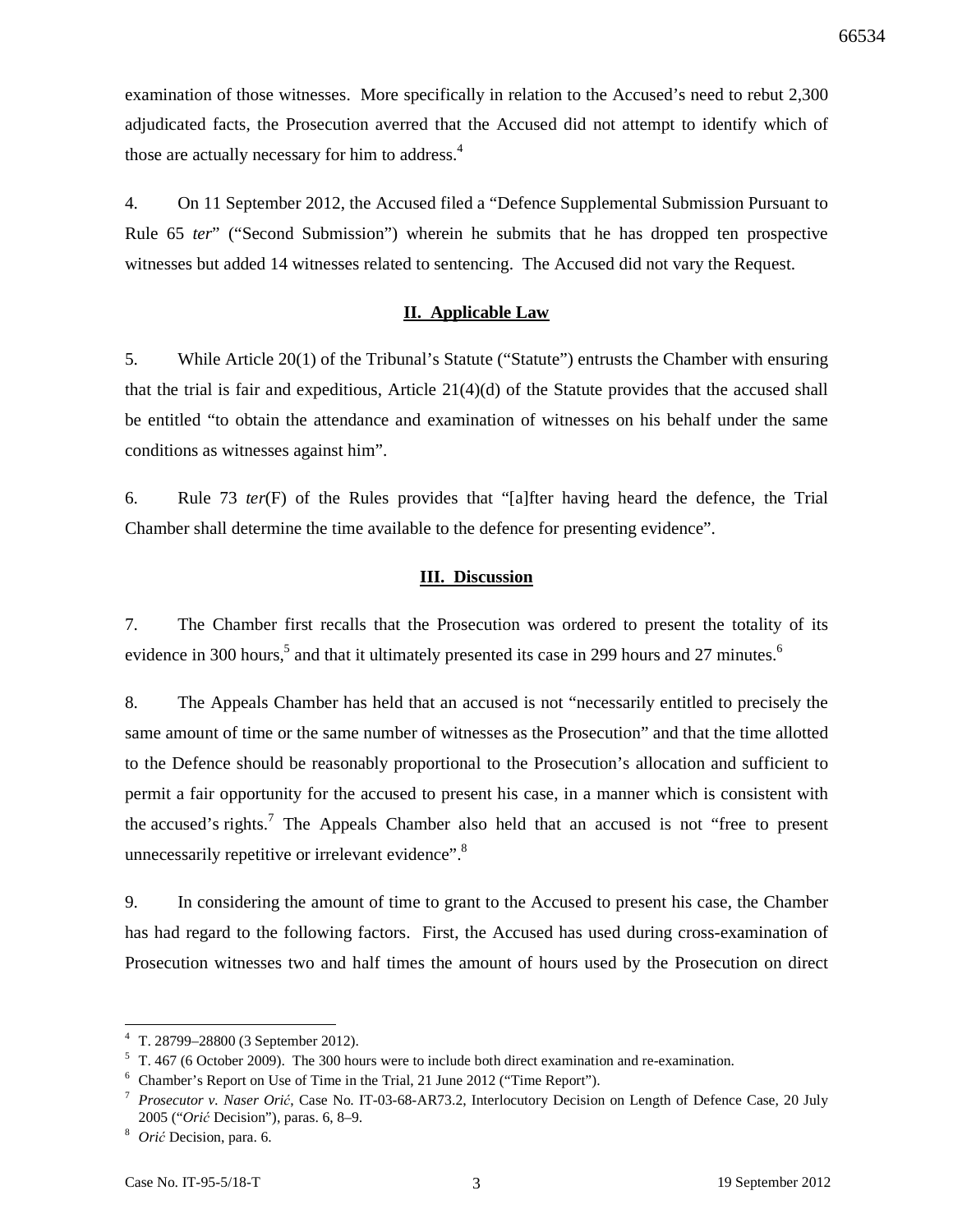and re-direct examination,<sup>9</sup> sometimes going beyond the topics raised on direct examination, and making use of Rule 90 (H) when the witness was "able to give evidence relevant to the case for the cross-examining party".<sup>10</sup>

10. Second, in relation to adjudicated facts, the Chamber recalls that the Prosecution always bears the burden of establishing the guilt of the Accused beyond a reasonable doubt.<sup>11</sup> While the taking of judicial notice creates a rebuttal presumption for the accuracy of the said adjudicated fact, which therefore does not have to be proven at trial,  $12$  judicial notice does not shift the ultimate burden of persuasion which remains with the Prosecution.<sup>13</sup> Furthermore, while the Chamber considers that some of the time allocated to the Accused should reflect the high number of adjudicated facts in this case, it is not of the view that each single adjudicated fact needs to be addressed during the defence case.<sup>14</sup> Moreover, most of the topics covered by the adjudicated facts in evidence have also been discussed through Prosecution witnesses, whom the Accused has had the opportunity to cross-examine both on the substance of their direct examination and to elicit information relevant to his case.

11. Finally, the Chamber reiterates the concerns expressed at the Status Conference in relation to the relevance and repetitive nature of the expected testimony of a large proportion of witnesses currently on the Accused's Rule 65 *ter* witness list as set forth in the Second Submission. The Chamber was, and still is, of the view that had the Accused given careful consideration to the Chamber's guidance, he would have been able to substantially reduce the amount of time he deems necessary to present his case.

12. The Chamber therefore considers that it is appropriate, in light of all the factors outlined above, to grant the Accused 300 hours to present his case. This figure shall include the Accused's direct examination, as well as any re-examination of his witnesses.

<sup>9</sup> Time Report. During the Prosecution's case, the Chamber granted the Accused a set time for cross-examination in light of, *inter alia*, the Accused's own time estimate, the Prosecution's estimate of time for direct examination, the scope of the witness's anticipated testimony, the type of witness, and the volume of written evidence proffered, including the length of the transcript of previous testimony where relevant and the number of associated exhibits. *See* T. 3904 (21 October 2010).

<sup>10</sup> *See* for instance T. 15158 (22 June 2011).

 $11$  Rule 87(A) of the Rules.

 $12$  Decision on Second Prosecution for Judicial Notice of Adjudicated Facts, 9 October 2009, para. 15, referring to *Prosecutor v. Milošević*, Case No. IT-2-54-AR73.5, Decision on the Prosecution's Interlocutory Appeal against the Trial Chamber's 10 April 2003 Decision on Prosecution Motion for Judicial Notice of Adjudicated Facts, 28 October 2003, p. 4.

<sup>&</sup>lt;sup>13</sup> Prosecutor v. Karemera et al., Case No. ICTR-98-44-AR73(C), Decision on Prosecutor's Interlocutory Appeal of Decision on Judicial Notice, 16 June 2006, para. 42.

<sup>&</sup>lt;sup>14</sup> The Chamber notes that a large proportion of the adjudicated facts which judicial notice was taken relate to background matters as well as to the political and military structure in Bosnia and Herzegovina, *see* for instance Adjudicated Facts 1–5, 402–408, 415–417, 419–422, 2093–2094, 2125–2144.